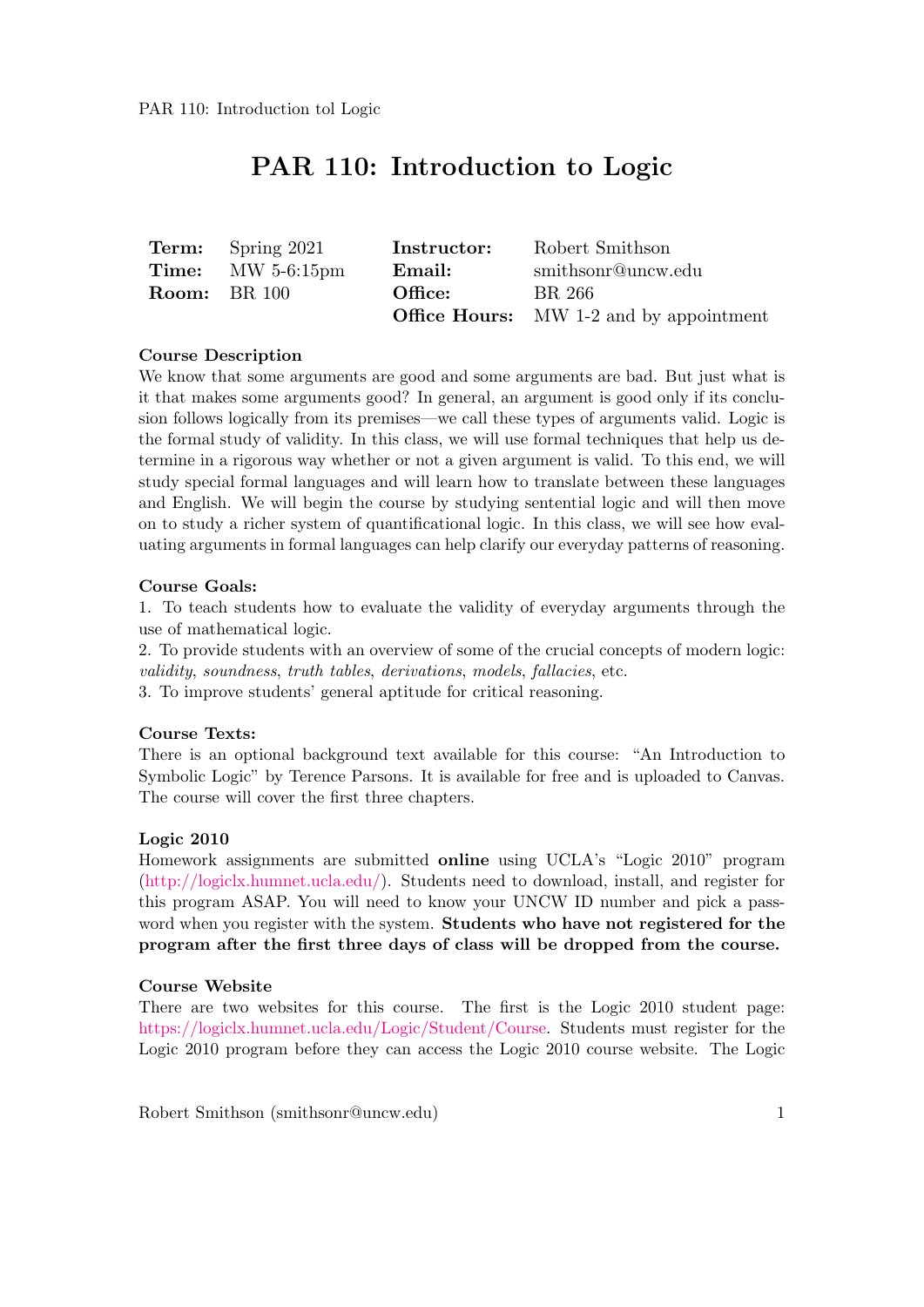# PAR 110: Introduction tol Logic

2010 website lists the homework assignments and records student grades for those assignments. It also contains a section (under the "Documents" tab) with many helpful documents explaining how to use the Logic 2010 program. The second course website is the UNCW Canvas site for this course. The Canvas site will be used for posting instructional material.

# Course Requirements

Homework assignments: 30% Midterms: 40% Final: 30%

#### Homework

There will typically be two homework assignments per week. Late homework assignments receive no credit unless a valid excuse is communicated (if possible) well in advance of the deadline for the assignment.

Homework assignments can be accessed through the Logic 2010 program (by clicking on the "Assignments" button on the Main Menu) or by signing in to the Logic 2010 student page. Homework assignments must be submitted over the internet to the Logic 2010 database directly from the logic software. Please make sure that your computer is connected to the internet before submitting your assignment. Further instructions for using the program and for submitting homework to the database are available in the attached document and under the "Documents" tab on the Logic 2010 website.

#### Exams

There will be two midterms and a final. The exams are open-note and open-book. These exams will be taken online using the Logic 2010 software.

#### Honor Code

All students enrolled at UNCW are subject to the UNCW Student Academic Honor Code, which is intended to help every member of the UNCW community appreciate the high value placed on academic integrity and the means that will be employed to ensure its preservation. Students are expected to perpetuate a campus culture in which each student does his or her own work while relying on appropriate resources for assistance. In such a climate, students enjoy a special trust that they are members of a unique community in which one's thoughts and words are attributed correctly and with proper ownership, and in which there is little need for systems to sanction those who cheat. As such, all UNCW students shall commit to the principles and spirit of the Honor Code by adhering to the following pledge:

As a student at The University of North Carolina Wilmington, I am committed to honesty and truthfulness in academic inquiry and in the pursuit of knowledge. I pledge to uphold and promote the UNCW Student Academic Honor Code.

Robert Smithson (smithsonr@uncw.edu) 2